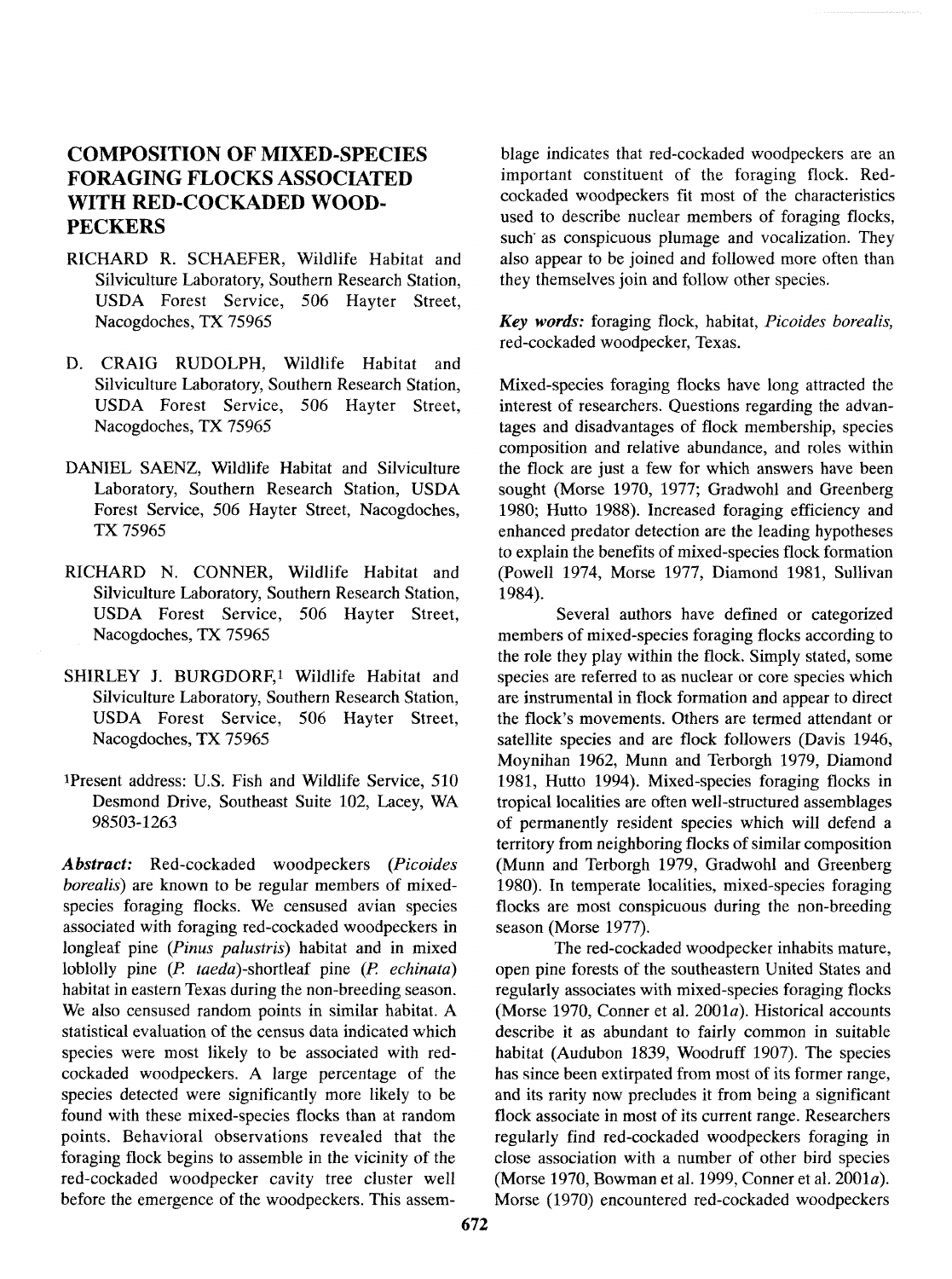in mixed-species flocks in longleaf pine forests of detected visually or aurally within 75 m were recorded.<br>
southeastern Louisiana where he described its role as Individuals detected as they flew over the canony were that of an attendant or "absolute follower" within the not recorded.<br>Flock.

In this paper we examined the propensity of actions between red-cockaded woodpeckers and other different bird species to be associated with mixed-<br>species These included the tendency of red-cockaded different bird species to be associated with mixed-<br>species. These included the tendency of red-cockaded<br>woodpeckers to follow or lead another species from one woodpeckers were present. We also present observa-<br>tional data regarding the role red-cockaded foraging point to another, incidents of foraging site tional data regarding the role red-cockaded for four point to another value of formation and membership. displacement, and the role of red-cockaded wood-

# **STUDY AREA AND METHODS**

We censused red-cockaded woodpecker mixed-species foraging flocks on the Angelina National Forest (ANF;  $31^{\circ}15'$ N,  $94^{\circ}15'$ W) and the Davy Crockett National Forest  $(31°21'N, 95°07'W)$  in eastern Texas. Data were collected between 18 September 1989 and 8 March 1990 during the non-breeding season using point counts. Census points were located in 2 pine forest habitats. Longleaf pine dominates much of the southern portion of the ANF. This pine habitat is generally very open and when maintained with prescribed fire possesses a well-developed herbaceous ground cover. The second pine habitat is dominated by 1 or a mixture of loblolly pine and shortleaf pine and typically contains a relatively dense stratum of midstory vegetation due in part to less frequent and less effective prescribed burning.

Point counts were conducted at least 30 minutes apart in both pine habitats while following redcockaded woodpeckers during studies of foraging behavior. We also counted birds at random points separated by at least 0.8 km in similar habitat in the absence of red-cockaded woodpeckers. Each count period lasted 5 minutes. All species and individuals

Individuals detected as they flew over the canopy were

We opportunistically recorded behavioral inter-<br>In this paper we examined the propensity of actions between red-cockaded woodpeckers and other peckers within the flock as a whole.

> Comparisons of number of species (species richness), number of individuals, and species diversity were made for longleaf pine versus loblolly-shortleaf pine habitats at random points and at red-cockaded woodpecker points, and for random points versus redcockaded woodpecker points within longleaf pine and loblolly-shortleaf pine habitats using Wilcoxon ranksum tests with a Bonferroni correction ( $P = 0.0125$ ) for multiple tests. The Shannon-Weaver diversity index was used to calculate species diversity (Shannon and Weaver 1949). The probability that a species was more likely to be present at red-cockaded woodpecker points versus random points was examined within each pine habitat using Wilcoxon rank-sum tests. Within each pine habitat, we pooled the number of species detected and used chi-square analyses to determine any differences in the proportion of species present at random points versus red-cockaded woodpecker points. We used similar analyses to determine any differences in the proportion of times the mean number of a given species was greater at random points versus red-cockaded woodpecker points within each pine habitat. An alpha level of 0.05 was used in statistical tests for which the Bonferroni correction was not used.

Table 1. Means ( $\pm$  SD) for number of species, number of individuals, and species diversity for **longleaf pine and loblolly-shortleaf pine habitats at random points and red-cockaded woodpecker points in eastern Texas.** 

|                                | <b>Random Points</b>           |                                      |         |       |
|--------------------------------|--------------------------------|--------------------------------------|---------|-------|
|                                | Longleaf ( $n = 107$ )         | Lob-short <sup>a</sup> ( $n = 140$ ) |         |       |
| <b>Number of Species</b>       | $0.54 + 0.9$                   | $0.91 + 1.3$                         | $-2.45$ | 0.014 |
| Number of Individuals          | $0.85 + 2.0$                   | $1.38 + 2.7$                         | $-2.48$ | 0.013 |
| Species Diversity <sup>c</sup> | $0.10 + 0.3$                   | $0.20 + 0.4$                         | $-2.21$ | 0.027 |
|                                | Red-cockaded Woodpecker Points |                                      |         |       |
|                                | Longleaf $(n = 94)$            | Lob-short <sup>a</sup> ( $n = 94$ )  |         |       |
| Number of Species              | $3.33 + 1.8$                   | $3.44 + 1.9$                         | $-0.58$ | 0.562 |
| Number of Individuals          | $11.87 + 10.6$                 | $8.34 + 6.4$                         | 2.17    | 0.030 |
| Species Diversity <sup>c</sup> | $0.86 + 0.5$                   | $0.93 + 0.6$                         | $-1.33$ | 0.182 |

**aLoblolly-shortleaf.** 

**bWilcoxon rank-sum tests. A Bonferroni correction was calculated and P** = **0.0125 is needed for statistical significance.** 

**'Shannon-Weaver diversity index was used to calculate species diversity.**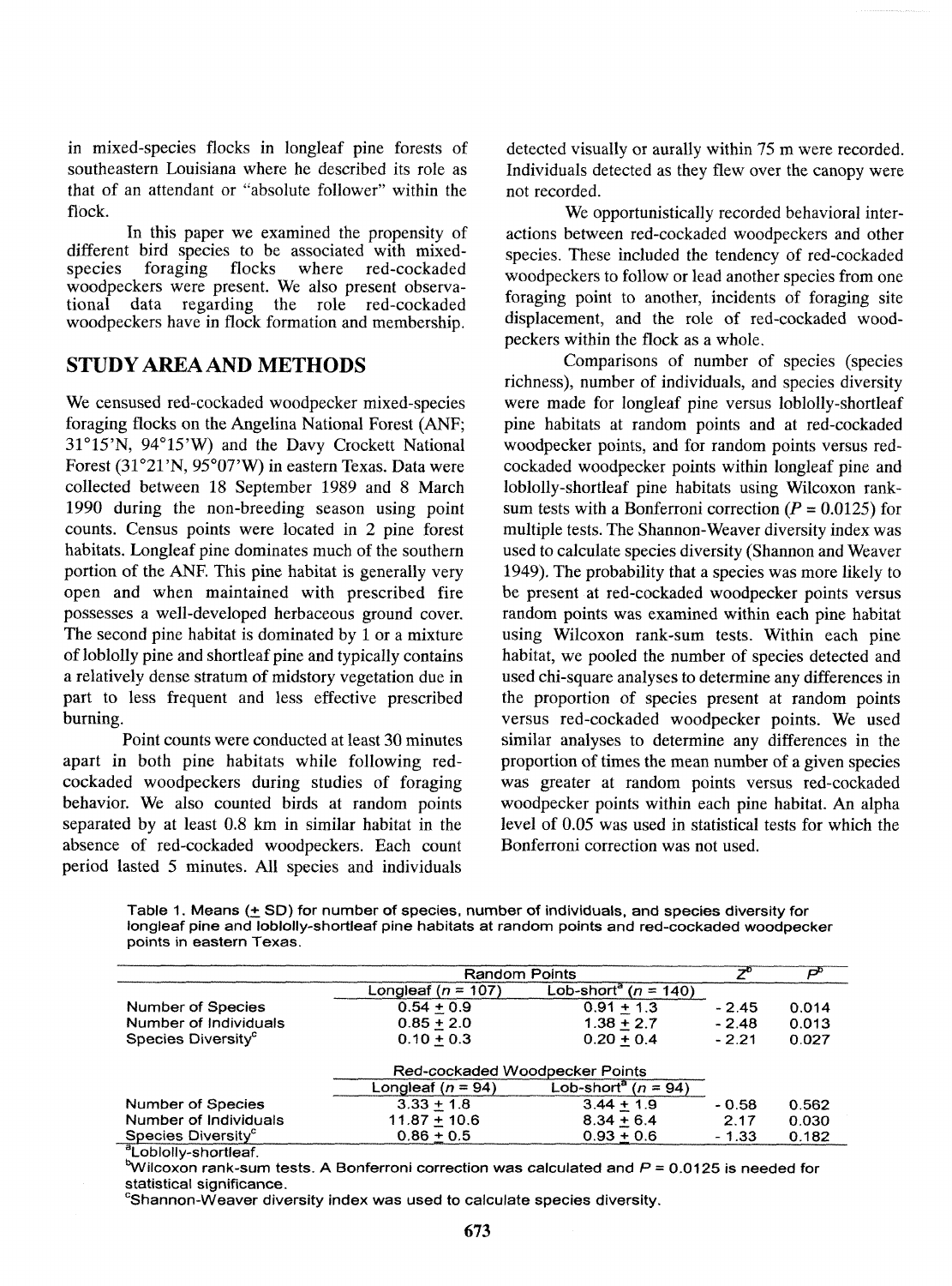Table 2. Means  $(± SD)$  for number of species, number of individuals, and species diversity for random points and red-cockaded woodpecker (RCW) points in longleaf pine **and** loblolly-shortleaf pine habitats in eastern Texas.

|                                | Longleaf pine habitat           |                |                 |              |
|--------------------------------|---------------------------------|----------------|-----------------|--------------|
|                                | Random $(n = 107)$              | $RCW (n = 94)$ | $\mathcal{Z}^a$ | $P^{\rm a}$  |
| Number of species              | $0.54 + 0.9$                    | $3.33 + 1.8$   | 10.87           | < 0.001      |
| Number of individuals          | $0.85 + 2.0$                    | $11.87 + 10.6$ | 11.34           | < 0.001      |
| Species diversity <sup>b</sup> | $0.10 + 0.3$                    | $0.86 + 0.5$   | 10.19           | < 0.001      |
|                                | Loblolly-shortleaf pine habitat |                |                 |              |
|                                | Random $(n = 140)$              | $RCW (n = 94)$ | $Z^a$           | $P^{\rm a}$  |
| Number of species              | $0.91 + 1.3$                    | $3.44 + 1.9$   | 9.77            | ${}_{0.001}$ |
| Number of individuals          | $1.38 + 2.7$                    | $8.34 + 6.4$   | 10.57           | ${}_{0.001}$ |
| Species diversity <sup>b</sup> | $0.20 + 0.4$                    | $0.93 + 0.6$   | 9.15            | ${}_{0.001}$ |

<sup>a</sup> Wilcoxon rank-sum tests. A Bonferroni correction was calculated and  $P = 0.0125$  is needed for statistical significance.

Shannon-Weaver diversity index **was** used to calculate species diversity.

Table 3. Mean ( $\pm$  SD) number of individuals of each species detected at random points and red-cockaded woodpecker (RCW) points in longleaf pine habitat in eastern Texas.

|                                    |                | Random points ( $n = 107$ )<br>RCW points $(n = 94)$ |                |                |                  |                |
|------------------------------------|----------------|------------------------------------------------------|----------------|----------------|------------------|----------------|
|                                    | % of points    |                                                      | % of points    |                |                  |                |
| <b>Species</b>                     | where detected | $x + SD^a$                                           | where detected | $x + SD^*$     | $Z^{\mathsf{b}}$ | P <sup>b</sup> |
| American kestrel                   | 0.0            |                                                      | 1.1            | $0.02 + 1.2$   |                  |                |
| Red-bellied woodpecker             | 0.0            |                                                      | 19.1           | $0.21 + 0.5$   |                  |                |
| Yellow-bellied sapsucker           | 0.0            |                                                      | 11.7           | $0.17 + 0.5$   |                  |                |
| Downy woodpecker                   | 0,0            |                                                      | 1.1            | $0.03 + 0.3$   |                  |                |
| Hairy woodpecker                   | 0.0            |                                                      | 1.1            | $0.01 + 0.1$   |                  |                |
| Northern flicker <sup>c</sup>      | 0.0            |                                                      | 1.1            | $0.01 + 0.1$   |                  |                |
| Pileated woodpecker                | 0.9            | $0.01 + 0.1$                                         | 2.1            | $0.03 + 0.2$   | 0.69             | 0.488          |
| Eastern wood-pewee <sup>c</sup>    | 0.9            | $0.01 + 0.1$                                         | 0.0            |                |                  |                |
| Eastern phoebe                     | 0.0            |                                                      | 2.1            | $0.02 + 0.1$   |                  |                |
| Blue-headed vireo                  | 0.0            |                                                      | 1.1            | $0.01 + 0.1$   |                  |                |
| Blue jay <sup>c</sup>              | 0.9            | $0.02 + 0.2$                                         | 4.3            | $0.04 + 0.2$   | 1.48             | 0.138          |
| Carolina chickadee                 | 2.8            | $0.06 + 0.4$                                         | 16.0           | $0.27 + 0.7$   | 3.22             | 0.001          |
| Tufted titmouse                    | 0.9            | $0.01 + 0.1$                                         | 4.3            | $0.06 + 0.3$   | 1.51             | 0.131          |
| Red-breasted nuthatch <sup>c</sup> | 2.8            | $0.04 + 0.2$                                         | 12.8           | $0.15 + 0.4$   | 2.66             | 0.008          |
| Brown-headed nuthatch              | 3.7            | $0.05 + 0.3$                                         | 71.3           | $1.60 + 1.5$   | 9.89             | ${}_{0.001}$   |
| Carolina wren                      | 3.7            | $0.04 + 0.2$                                         | 10.6           | $0.14 + 0.4$   | 1.94             | 0.052          |
| Golden-crowned kinglet             | 0.0            |                                                      | 1.1            | $0.01 + 0.1$   |                  |                |
| Ruby-crowned kinglet <sup>c</sup>  | 0.0            |                                                      | 13.8           | $0.18 + 0.5$   |                  |                |
| Eastern bluebird <sup>c</sup>      | 0.9            | $0.06 + 0.6$                                         | 18.1           | $0.91 + 3.0$   | 4.21             | ${}_{0.001}$   |
| Hermit thrush                      | 0.0            |                                                      | 2.1            | $0.02 + 0.1$   |                  |                |
| American robin                     | 0.0            |                                                      | 3.2            | $0.57 + 5.2$   |                  |                |
| Yellow-rumped warbler <sup>c</sup> | 3.7            | $0.09 + 0.5$                                         | 12.8           | $0.37 + 1.1$   | 2.37             | 0.018          |
| Pine warbler                       | 26.2           | $0.41 \pm 0.9$                                       | 89.4           | $5.50 + 5.0$   | 10.46            | ${}_{0.001}$   |
| Summer tanager                     | 0.9            | $0.01 + 0.1$                                         | 0.0            |                |                  |                |
| Chipping sparrow                   | 0.0            |                                                      | 4.3            | $0.14 \pm 0.7$ |                  |                |
| Field sparrow <sup>e</sup>         | 2.8            | $0.03 + 0.2$                                         | 0.0            |                |                  |                |
| White-throated sparrow             | 0.0            |                                                      | 4.3            | $0.15 \pm 0.8$ |                  |                |
| Dark-eyed junco                    | 0.0            |                                                      | 8.5            | $0.59 + 2.3$   |                  |                |
| Northern cardinal                  | 2.8            | $0.03 + 0.2$                                         | 7.4            | $0.14 + 0.5$   | 1.54             | 0.123          |
| American goldfinch                 | 0.0            |                                                      | 5.3            | $0.23 + 1.2$   |                  |                |
| Unidentified                       | 0.0            |                                                      | 2.1            | $0.27 + 1.9$   |                  |                |

" All 107 random points **and** 94 red-cockaded woodpecker points were used in calculating the **mean** number of each species detected per point.

Wilcoxon rank-sum tests.

Scientific mes for species not already listed in text: northern flicker *(Colqtes auralus),* **eastern** wood-pewee *(Confopus virens),* blue jay *(Cyanocitfa cristata),* red-breasted nuthatch *(Sine canadensis),* mby-crowned kinglet *(Regulus calendula),* **eastern**  bluebird *(Sialia sialis),* yellow-rumped warbler *(Dendroica coronata),* field sparrow *(Spizellapusilla).*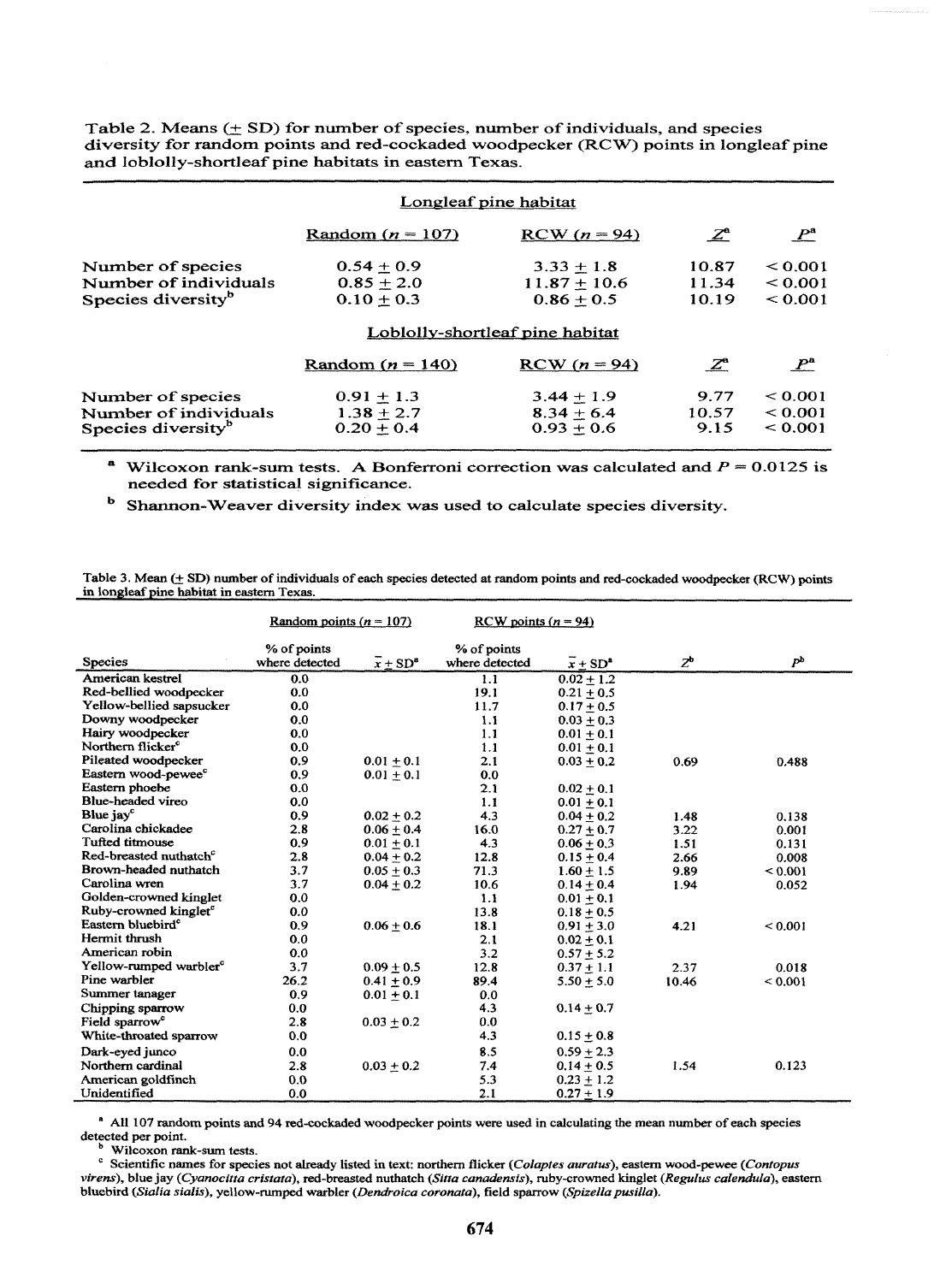## **RESULTS**

There were no significant differences in number of species, number of individuals, and species diversity when comparing longleaf pine versus loblolly-shortleaf pine habitats at random points and red-cockaded woodpecker points using a Bonferroni correction (Table 1). However, number of species, number of individuals, and species diversity were all significantly greater at red-cockaded woodpecker points than at random points in both pine habitats (Table 2).

A total of 30 species was recorded in longleaf pine habitat (Table 3). Fourteen species (46.7%) were recorded at random points and 27 (90.0%) species at red-cockaded woodpecker points. Eleven (36.7%) species were detected at both random and red-cockaded woodpecker points in longleaf pine habitat. Six (20.0 %) species were detected in significantly greater numbers at red-cockaded woodpecker points than at random points. Sixteen (53.3%) species were detected only at red-cockaded woodpecker points and 3 (10.0%) species were detected only at random points in longleaf pine habitat. A significantly greater proportion of all species found in longleaf pine habitat was present at redcockaded woodpecker points than at random points  $(y^2)$  $= 13.0, P < 0.001$ . The mean number of a given species was higher at red-cockaded woodpecker points a significantly greater proportion of the time than at random points ( $\chi^2$  = 38.4,  $P < 0.001$ ).

A total of 31 species was recorded in loblollyshortleaf pine habitat (Table 4). Twenty-two (71.0%) species were recorded at random points and 28 (90.3%) species at red-cockaded woodpecker points. Nineteen (61.3%) species were detected at both random and redcockaded woodpecker points in loblolly-shortleaf pine habitat. Eleven (35.5%) species were detected in significantly greater numbers at red-cockaded woodpecker points than at random points. Nine (29.0%) species were detected only at red-cockaded woodpecker points and 3 (9.7%) species were detected only at random points in loblolly-shortleaf pine habitat. The proportion of species present at red-cockaded woodpecker points was greater than at random points in loblolly-shortleaf pine habitat but was only marginally significant ( $\chi^2 = 3.7$ , P  $= 0.054$ ). The mean number of a given species was higher at red-cockaded woodpecker points a significantly greater proportion of the time than at random points ( $\chi^2$  = 34.3, *P* < 0.001).

We observed other species closely following red-cockaded woodpeckers from one foraging point to

another on 18 occasions: pine warbler (Dendroica pinus) 14 times, brown-headed nuthatch (Sitta pusilla) **3** times, and summer tanager (Piranga rubra) 1 time. We never observed a red-cockaded woodpecker following another species in this manner.

Red-cockaded woodpeckers were displaced from a foraging site by another species on 14 occasions: red-bellied woodpecker (Melanerpes carolinus) 6 times, hairy woodpecker (Picoides villosus) 3 times, pileated woodpecker (Dryocopus pileatus) 3 times, and summer tanager 2 times. Red-cockaded woodpeckers displaced another species from a foraging site on 26 occasions: yellow-bellied sapsucker (Sphyrapicus varius) 11 times, red-bellied woodpecker 9 times, downy woodpecker (Picoides pubescens) 5 times, and hairy woodpecker 1 time.

### **DISCUSSION**

Red-cockaded woodpecker populations have declined drastically over the past 130 years or so (Conner et al.  $2001a$ ), making this species a much less significant foraging flock associate throughout most of its former range. However, this woodpecker can be a very conspicuous flock member where it does occur due to its generally vocal nature. Morse (1970) reported redcockaded woodpeckers in 43.9% of mixed-species flocks in longleaf pine forests in southeastern Louisiana. A number of species commonly associate with redcockaded woodpeckers in mixed-species flocks. The pine warbler was by far the most commonly encountered species in terms of both occurrence within flocks and total individuals. This was true for random and redcockaded woodpecker points in both pine habitats.

Relatively few mixed-species flocks were encountered at random points compared to redcockaded woodpecker points. Number of species, number of individuals, and species diversity were all much greater at red-cockaded woodpecker points than at random points in both pine habitats indicating that red-cockaded woodpeckers have a strong tendency to be associated with mixed-species flocks.

Hardwood midstory and canopy trees were much more prevalent in loblolly-shortleaf pine than in longleaf pine habitat, creating a more diverse woody flora in the former. This increased plant diversity perhaps contributed to a trend for greater number of bird species, greater number of individuals, and greater species diversity at random points in loblolly-shortleaf pine habitat. Morse (1970) found a greater density of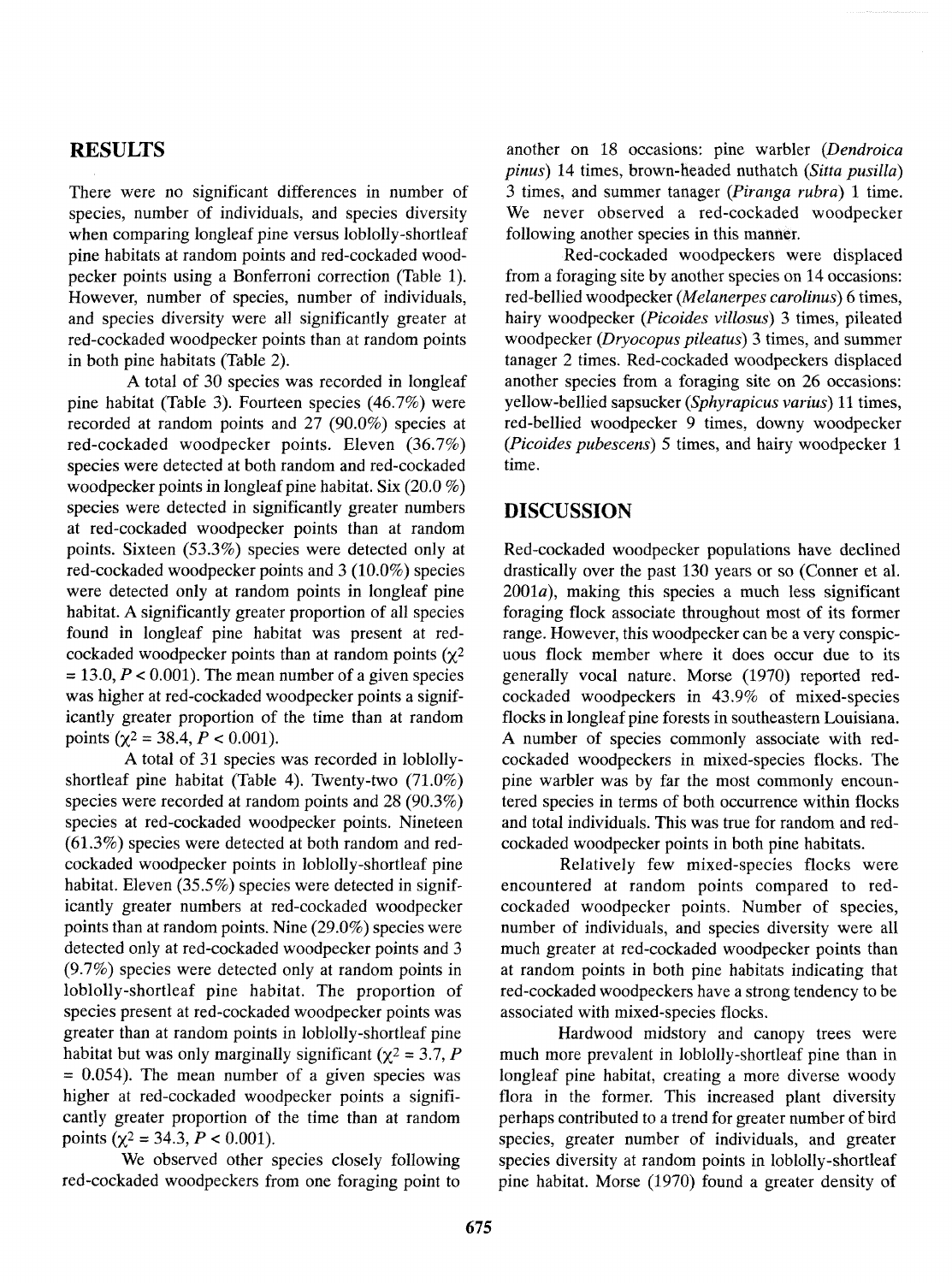birds in mixed forest (tree cover = 50% pine, 50% hardwood; 229.2 birds per 40 ha) than in coniferous forest (pure longleaf pine overstory; 65.9 birds per 40 ha). Interestingly, this pattern was not maintained at redcockaded woodpecker points where number of species and species diversity were not very different between the 2 pine habitats, and the number of individuals detected was marginally greater in longleaf pine than in loblolly-shortleaf pine habitat. This may indicate a

greater tendency for birds to form flocks in the relatively open longleaf pine habitat than in the less open loblolly-shortleaf pine habitat. Morse (1970) reported greater means for individuals per flock in longleaf pine habitat (22.8) versus mixed pine-deciduous habitat (12.1) in Louisiana. Birds may seek safety in numbers in more open forest habitats where increased visibility may result in greater vulnerability to predators.

Table 4. Mean (+ SD) number of individuals of each species detected at random points and red-cockaded woodpecker (RCW) points in loblolly-shortleaf pine habitat in eastern Texas.

|                                    | Random points ( $n = 140$ ) |                                  | RCW points $(n = 94)$ |                |         |                |
|------------------------------------|-----------------------------|----------------------------------|-----------------------|----------------|---------|----------------|
|                                    | % of points                 |                                  | % of points           |                |         |                |
| Species                            | where detected              | $\overline{x}$ + SD <sup>a</sup> | where detected        | $x + SD^a$     | $Z^b$   | P <sup>b</sup> |
| Red-headed woodpecker <sup>c</sup> | 0.7                         | $0.01 \pm 0.1$                   | 1.1                   | $0.03 + 0.3$   | 0.28    | 0.776          |
| Red-bellied woodpecker             | 0.7                         | $0.01 \pm 0.1$                   | 25.5                  | $0.36 \pm 0.7$ | 6.02    | ${}_{0.001}$   |
| Yellow-bellied sapsucker           | 0.7                         | $0.01 + 0.1$                     | 18.1                  | $0.22 + 0.5$   | 4.88    | ${}_{0.001}$   |
| Downy woodpecker                   | 2.9                         | $0.03 + 0.2$                     | 23.4                  | $0.31 \pm 0.7$ | 4.92    | ${}_{0.001}$   |
| Hairy woodpecker                   | 0.7                         | $0.01 + 0.1$                     | 7.4                   | $0.07 \pm 0.3$ | 2.75    | 0.006          |
| Northern flicker <sup>c</sup>      | 1.4                         | $0.01 + 0.1$                     | 1.1                   | $0.01 + 0.1$   | $-0.24$ | 0.812          |
| Pileated woodpecker                | 0.7                         | $0.01 + 0.1$                     | 2.1                   | $0.02 + 0.1$   | 0.94    | 0.350          |
| Eastern wood-pewee <sup>c</sup>    | 0.7                         | $0.01 \pm 0.1$                   | 1.1                   | $0.01 + 0.1$   | 0.28    | 0.781          |
| Eastern phoebe                     | 0.0                         |                                  | 3.2                   | $0.03 + 0.2$   |         |                |
| Blue-headed vireo                  | 0.0                         |                                  | 1.1                   | $0.05 + 0.5$   |         |                |
| Blue jay <sup>c</sup>              | 1.4                         | $0.01 \pm 0.1$                   | 1.1                   | $0.02 + 0.2$   | $-0.23$ | 0.820          |
| Carolina chickadee                 | 12.9                        | $0.21 + 0.6$                     | 38.3                  | $0.66 + 1.0$   | 4.54    | ${}_{0.001}$   |
| <b>Tufted titmouse</b>             | 0.7                         | $0.01 + 0.1$                     | 8.5                   | $0.14 \pm 0.5$ | 3.04    | 0.002          |
| Red-breasted nuthatch <sup>c</sup> | 0.7                         | $0.01 \pm 0.1$                   | 0.0                   |                |         |                |
| Brown-headed nuthatch              | 1.4                         | $0.02 \pm 0.2$                   | 29.8                  | $0.52 \pm 0.9$ | 6.35    | ${}_{0.001}$   |
| Brown creeper <sup>c</sup>         | 2.1                         | $0.02 \pm 0.1$                   | 7.4                   | $0.09 \pm 0.3$ | 1.97    | 0.049          |
| Carolina wren                      | 7.1                         | $0.08 + 0.3$                     | 11.7                  | $0.13 + 0.4$   | 1.19    | 0.234          |
| Winter wren <sup>c</sup>           | 0.7                         | $0.01 \pm 0.1$                   | 0.0                   |                |         |                |
| Golden-crowned kinglet             | 0.0                         |                                  | 5.3                   | $0.05 + 0.2$   |         |                |
| Ruby-crowned kinglet <sup>c</sup>  | 5.7                         | $0.07 \pm 0.3$                   | 21.3                  | $0.27 \pm 0.6$ | 3.61    | ${}_{0.001}$   |
| Blue-gray gnatcatcher              | 0.0                         |                                  | 2.1                   | $0.03 \pm 0.2$ |         |                |
| Eastern bluebird <sup>c</sup>      | 0.7                         | $0.01 \pm 0.2$                   | 3.2                   | $0.07 + 0.5$   | 1.43    | 0.154          |
| American robin                     | 0.0                         |                                  | 1.1                   | $0.02 + 0.2$   |         |                |
| Brown thrasher <sup>c</sup>        | 0.7                         | $0.01 \pm 0.1$                   | 0.0                   |                |         |                |
| Yellow-rumped warbler <sup>c</sup> | 8.6                         | $0.19 + 0.8$                     | 18.1                  | $0.56 \pm 1.4$ | 2.26    | 0.024          |
| Pine warbler                       | 30.0                        | $0.53 \pm 1.2$                   | 85.1                  | $3.87 \pm 3.5$ | 10.02   | < 0.001        |
| Summer tanager                     | 0.0                         |                                  | 4.3                   | $0.10 \pm 0.5$ |         |                |
| Chipping sparrow                   | 0.0                         |                                  | 3.2                   | $0.10 + 0.7$   |         |                |
| Dark-eyed junco                    | 0.0                         |                                  | 1.1                   | $0.11 \pm 1.0$ |         |                |
| Northern cardinal                  | 9.3                         | $0.10 + 0.3$                     | 10.6                  | $0.15 \pm 0.5$ | 0.40    | 0.693          |
| American goldfinch                 | 0.0                         |                                  | 1.1                   | $0.01 + 0.10$  |         |                |
| Unidentified                       | 0.7                         | $0.01 + 0.1$                     | 6.4                   | $0.32 \pm 1.5$ | 2.50    | 0.012          |

<sup>a</sup> All 140 random points and 94 red-cockaded woodpecker points were used in calculating the mean number of each species detected per point.

Wilcoxon **rank-sum tests.** 

Scientific names for species not already listed in text: red-headed woodpecker (Melanerpes *erythrocephalus),* northern flicker *(Coiaptes auratus),* eastern wood-pewee *(Confopus virens),* blue jay *(Cyanocitta cristata),* red-breasted nuthatch (Sitta *canadensis),*  brown creeper *(Certhio americana),* winter wren *(Troglodytes troglodytes),* ruby-crowned kinglet *(Replus calendula),* eastem bluebird *(Sialia sialis),* **brown** thrasher *(Toxostoma rufum),* yellow-mped warbler *(Dendroica coronatu).*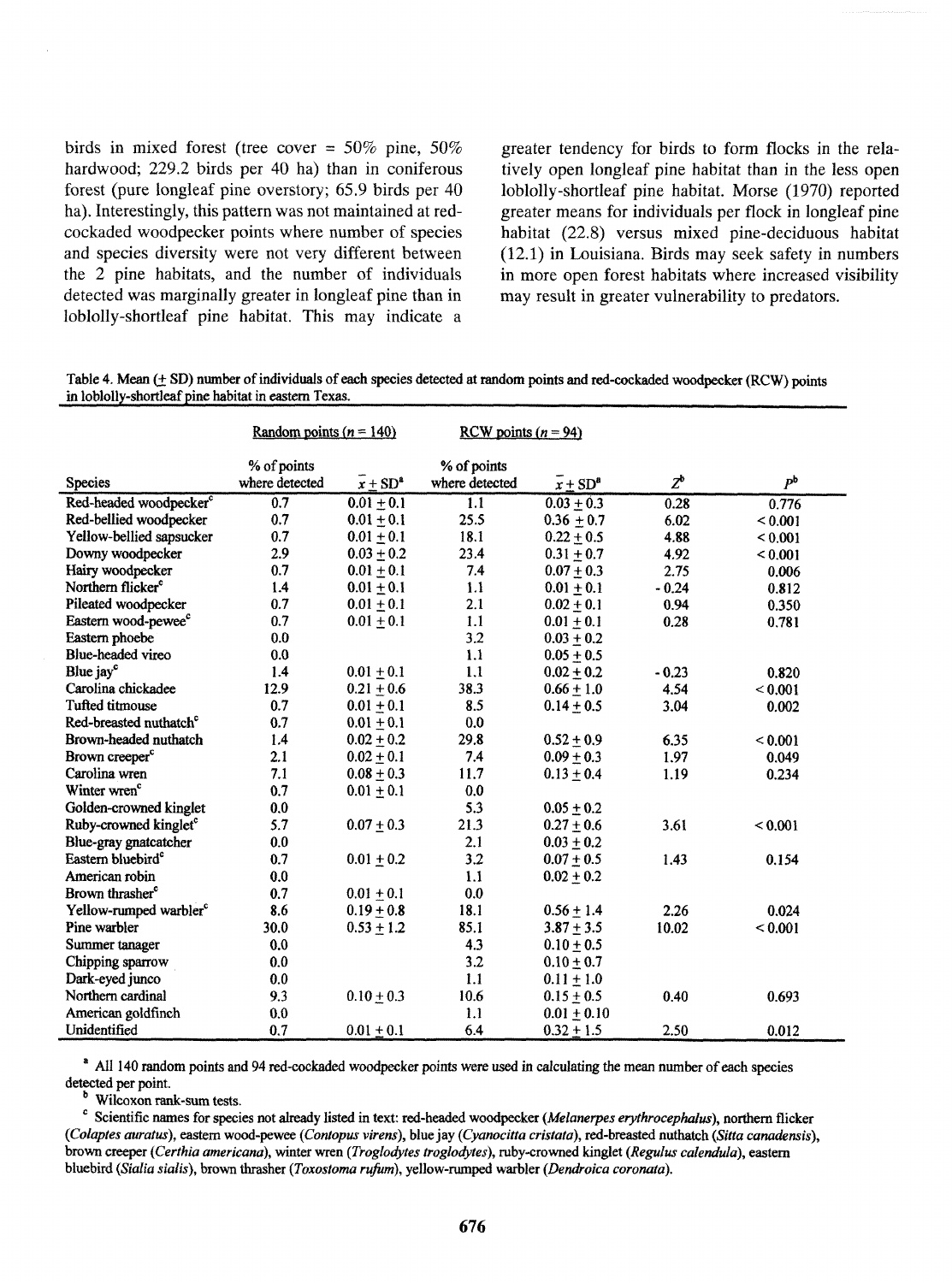A number of species were very regularly associated with red-cockaded woodpeckers and others were much less common. Species detected only at redcockaded woodpecker points in both pine habitats include eastern phoebe (Sayornis phoebe), blue-headed vireo (Vireo solitarius), golden-crowned kinglet (Regulus satrapa), American robin (Turdus migratorius), dark-eyed junco (Junco hyemalis), and American goldfinch (Carduelis tristis). Species detected only at red-cockaded woodpecker points in longleaf pine habitat include hermit thrush (Catharus guttatus), chipping sparrow (Spizella passerina), and whitethroated sparrow (Zonotrichia albicollis). Blue-gray gnatcatcher (Polioptila caerulea) was the only species to be detected solely at red-cockaded woodpecker points in loblolly-shortleaf pine habitat.

Some species detected were not as prone to joining mixed-species foraging flocks in the canopy. These include species that are typically understory dwellers such as the Carolina wren (Thryothorus ludovicianus), and northern cardinal (Cardinalis cardinalis). Both of these species were detected more often at redcockaded woodpecker points, though not significantly so. Perhaps the activity of the canopy flock induced increased movement of these understory species, thus causing their increased detectability at red-cockaded woodpecker points. Two American kestrels (Falco sparverius) were detected on 1 occasion at a redcockaded woodpecker point in longleaf pine habitat, but they were certainly not flock members.

Several authors have defined members of mixed-species foraging flocks according to the role they play within the flock. Morse (1970) categorized species in mixed-species flocks in Louisiana as "true leaders," "secondary leaders," "usual followers," or "absolute followers" based on the number of times a species led or followed another. He described the Carolina chickadee (Poecile carolinensis) and tufted titmouse (Baeolophus bicolor) as the only true leaders and redcockaded woodpeckers as absolute followers. Since we focused our observations solely on the activities of the red-cockaded woodpeckers, we cannot infer interspecific interactions not involving them. However, we recorded several observations of red-cockaded woodpeckers being closely followed by another species from one foraging site to another. We did not observe redcockaded woodpeckers following other species in the same manner. Using Morse's (1970) categories, we believe the role of red-cockaded woodpeckers in the mixed-species flocks we observed was that of

secondary leader if not a true leader.

The terms "nuclear species" and "attendant species" have been used in a larger sense to describe roles of members in mixed-species flocks. Nuclear species are those that are instrumental in flock formation and appear to direct the flock's movements, and attendant species are flock followers. Our foraging observations always began at a cluster of red-cockaded woodpecker cavity trees. The woodpeckers typically did not exit the cavities until well after most other species had become active. Prior to the emergence of the redcockaded woodpeckers, we regularly noticed an aggregation of other species form around the cavity trees. When the woodpeckers emerged, the flock appeared to join them and move with them. Conversely, the woodpeckers could have joined the flock and moved with it. However, when a foraging flock made its way to the edge of a large opening such as a clearcut, the redcockaded woodpeckers appeared to initiate movement across the opening with other species following.

Red-cockaded woodpeckers fit most of the characteristics of a nuclear species as stated by Hutto (1994) with the exception of those pertaining to absolute abundance. They appear to be "joined and followed more often than they themselves join and follow others," they are "intraspecifically gregarious," conspicuous in plumage and vocalization, and they are permanent residents. However, due to their current rarity they are not present in most flocks, and are not always numerically dominant due to their social biology.

# **ACKNOWLEDGMENTS**

We thank P. Hamel, J. A. Neal, B. R. Parresol, and C. E. Shackelford for constructive comments on an early draft of the manuscript. The U.S. Forest Service's Wildlife Habitat and Silviculture Laboratory is maintained in cooperation with the Arthur Temple College of Forestry, Stephen F. Austin State University.